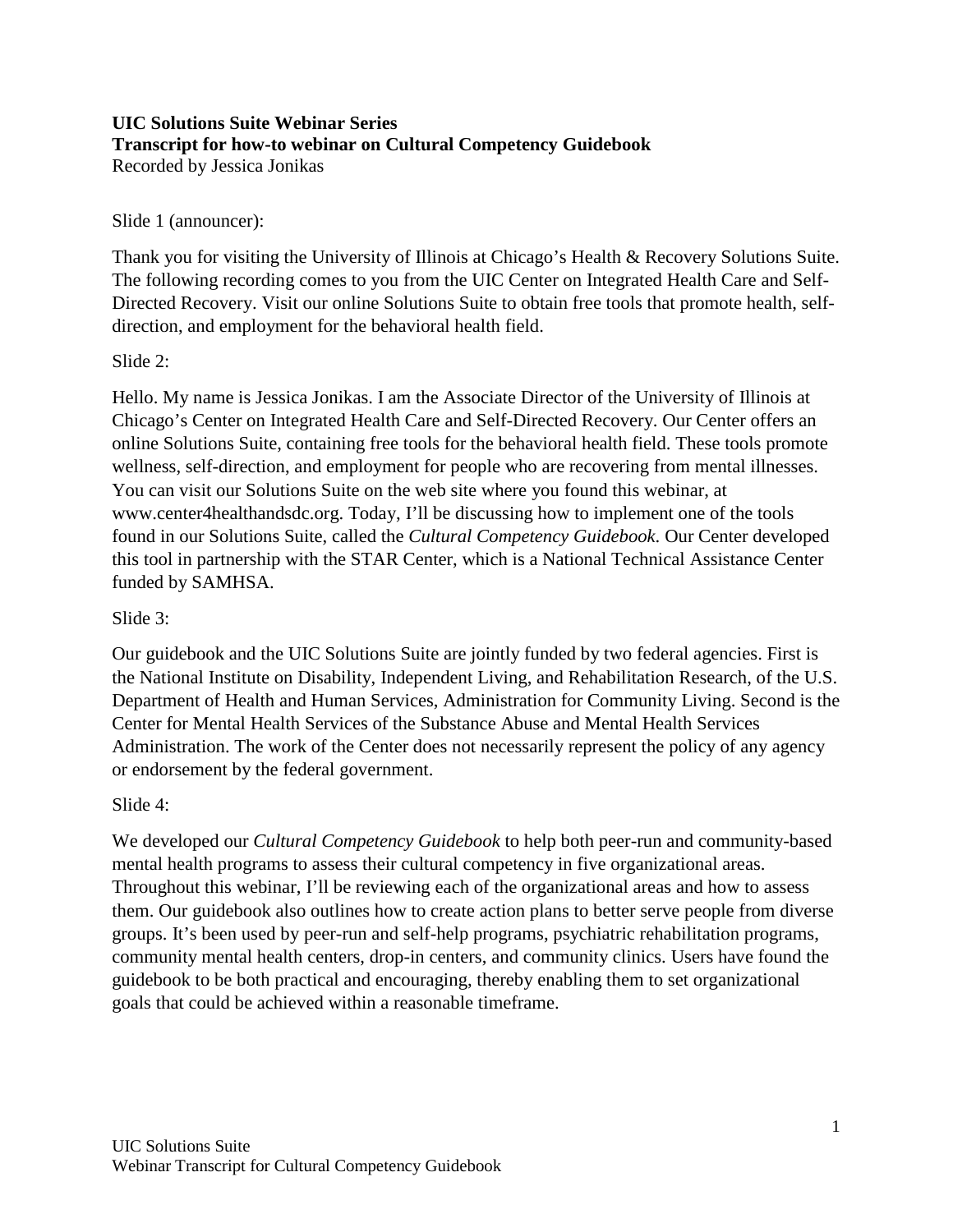#### Slide 5:

Before I review how this tool works, I'd like to clarify a few key concepts. First, we use the term "cultural diversity" to refer to the unique characteristics that we all possess. These characteristics distinguish us as individuals. They also identify us as belonging to various groups. People belong to many different groups that contribute to their identities. We believe that diversity enriches personhood and community, embracing ethnicity, socio-economic status, gender identity, sexual orientation, age, family identity, religion, immigration status, mental health, and physical ability.

### Slide 6:

The second term I want to clarify is that of "cultural competency." By this, we mean the ability to interact effectively and comfortably with diverse people. It involves four different aspects. The first is becoming aware of your own beliefs, prejudices, and discriminatory behavior. Second is changing your beliefs and attitudes, as needed, about people who differ from you in terms of ethnicity, culture, gender identity, sexual orientation, religion, mental health, ability, and other characteristics. Third is gaining knowledge about beliefs and practices among diverse groups. And fourth is developing communication skills to interact sensitively with individuals who belong to groups that aren't familiar to you.

### Slide 7:

The third term I want to clarify is that of "dynamics of difference." This phrase refers to the power imbalances that influence interactions between people of different cultures or characteristics. Culturally competent individuals understand the impact that power imbalances have when people from more advantaged groups interact with those from less advantaged groups. They recognize that power imbalances can create misperceptions, distrust, and misunderstandings. They respond to these dynamics of difference by being open to changing their behaviors, based on constructive feedback from diverse people. Culturally competent programs respect the dynamics of difference by adapting their services to help diverse groups feel a sense of belonging and acceptance. The main take-away point here is to be aware that there are power dynamics when one group benefits from a privilege – even an historical or unsought privilege – that another group does not have equal access to.

### Slide 8:

The final phrase used in our guidebook that warrants explanation is "most prevalent cultural group." This refers to the most common cultural groups in your local community, in addition to white English-speaking individuals. Later, I'll discuss how to use the U.S. Census Bureau's web site to discover the most prevalent groups in your city, town, county, or zip code area.

### Slide 9:

Our guide addresses five organizational areas that are the focus of any comprehensive inclusion initiative. First is your program's Administration, Policies, and Guidelines. Second is your program's Providers and Staff, which include traditional providers, peer specialists, self-help group leaders, administrators, and your leadership. The third focal area is your program's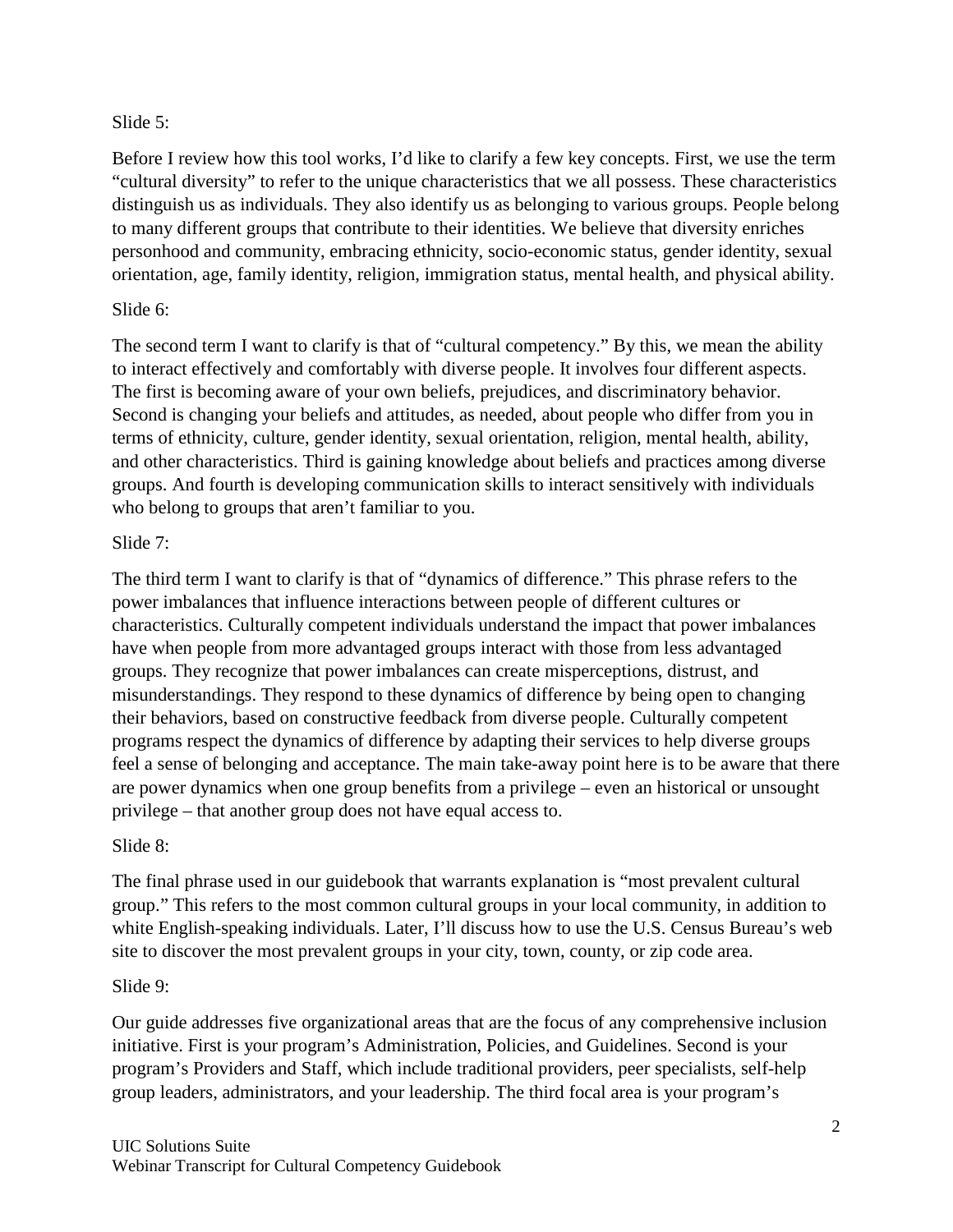Services and Supports. The fourth area is your Program or Group Environment. And, finally, the guide addresses your Communication and Language Capacities.

# Slide 10:

Our guidebook offers a common set of tasks within each these 5 organizational areas. The first is a discussion of why the organizational area is important, in terms of cultural competency and the dynamics of difference. Second is guidance about where to look within your program for signs that you're either culturally competent or that you need some work to get there. Third, you'll rate your program on how well it meets diversity criteria. Finally, you'll consider and act on ways to improve your program's competency in each of the five areas. We also provide tips and examples from real programs to help you immediately take the next steps towards your diversity inclusion goals.

### Slide 11:

It works best to establish and resource a Diversity Committee to complete the cultural competency assessment, and to bring the results back to leadership. Already-existing committees can also be tasked with doing the assessment and the report-back. We encourage programs to do what will work best for them, within the following parameters. First, there should be more than one person tasked with this work. In other words, it should be modeled as an effort of the entire program or agency, rather than of an isolated person or committee. Second, people from diverse groups must be included on the Committee and be assigned key roles in the process. It is important that the program or agency commit to acting on the findings, even before the assessment begins. This includes a willingness to dedicate financial and other resources to the development of a solid cultural competency action plan.

### Slide 12:

It's important to remember that people usually have strong feelings about culture, immigration, gender identity, sexual orientation, religion, and ability. Most people also have strong feelings about systematic and institutional oppression. We've found that the best ways to work with these strong feelings is to exhibit humility, patience, and the willingness to listen and to change.

### Slide 13:

We recognize that it can be difficult for all of us to let go of ideas we have about our own cultural experiences, and what we feel is our own lack of prejudice. However, it's necessary to bracket these ideas, in order to open our minds and become good listeners. As experts suggest, we must put aside what we think we know, in order to learn the things that we don't know. We learn best when we ask questions and listen closely to the answers, before acting.

### Slide 14:

With all of this in mind, let's take a look now at how the assessment works in each of the five organizational areas.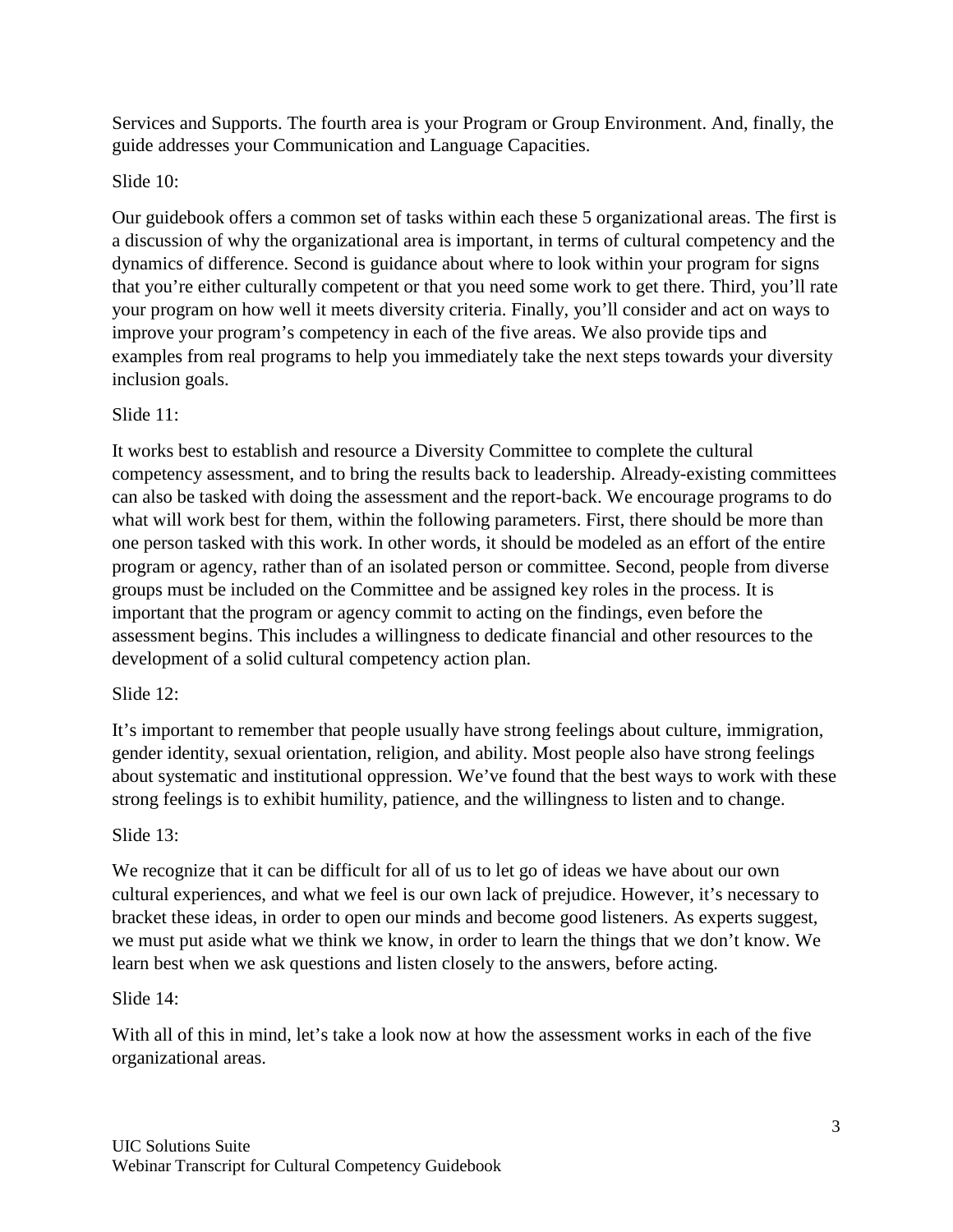#### Slide 15:

The first focal area is a program's Administration, Policies, and Guidelines. Program policies, guidelines, and procedures matter in any diversity effort because they form the structure for managing the dynamics of difference. Taking a close look at whether and how your structure supports cultural competency signals to everyone in the organization that inclusion matters. It's one way you can be transparent about your intention to ensure diverse people will be treated with respect, and that their various needs will be met. We recommend identifying several diversity champions among your leadership. These champions must be willing to publicly support the efforts of the Diversity Committee. They also should be able to speak to leadership about how and why managing the dynamics of difference is also good business practice.

#### Slide 16:

We recommend assessing several indicators at the Administrative level to determine whether and how your structure is set up to be inclusive. For each one, we suggest how you will know if it's indicative of inclusivity and cultural competency. For example, we recommend that you review your mission statement to see if it expresses a clear commitment to serving diverse groups. As another example, we recommend reviewing your grievance procedures to ensure that they are sensitive to diverse communication needs and norms. In this organizational area, you'll also review your program's policies, rules of conduct, procedures for gathering feedback, and your funding line for diversity activities. To get the most robust result, we recommend employing leaders from diverse groups to help you examine your structure and policies. These individuals should be members of the diverse groups you serve or support. They also should have cultural competency expertise.

#### Slide 17:

After assessing the recommended indicators, our guide provides a rating system for you to denote how well your administrative structure encourages inclusivity, and manages the dynamics of difference. The rating goes from a low of 1 to a high of 4. To rate as a 4 in this area, a program will have a mission statement and policies that specifically address inclusion. It will have a Diversity Committee and dedicated funding for cultural competency activities. The program also will have identified the most prevalent cultural groups in the local area, developed guidelines to encourage culturally competent interactions, and created a strategic plan that includes diversity goals. A program with a 4-star rating also will have implemented a process to regularly gather feedback from program stakeholders about its diversity inclusion efforts. Based on a program's rating, we outline suggestions for next steps, either to begin moving towards a higher rating in this area, or to maintain a high rating if one was achieved.

#### Slide 18:

Next we provide strategies that were used by peer-run programs in a pilot-test we conducted to assess the utility of our assessment tool. I'll talk about this pilot-test later in the webinar. One strategy is to hold a special staff retreat to review and revise your mission statement and policies for inclusiveness of diversity. Another is to change your time-off policy to allow staff to choose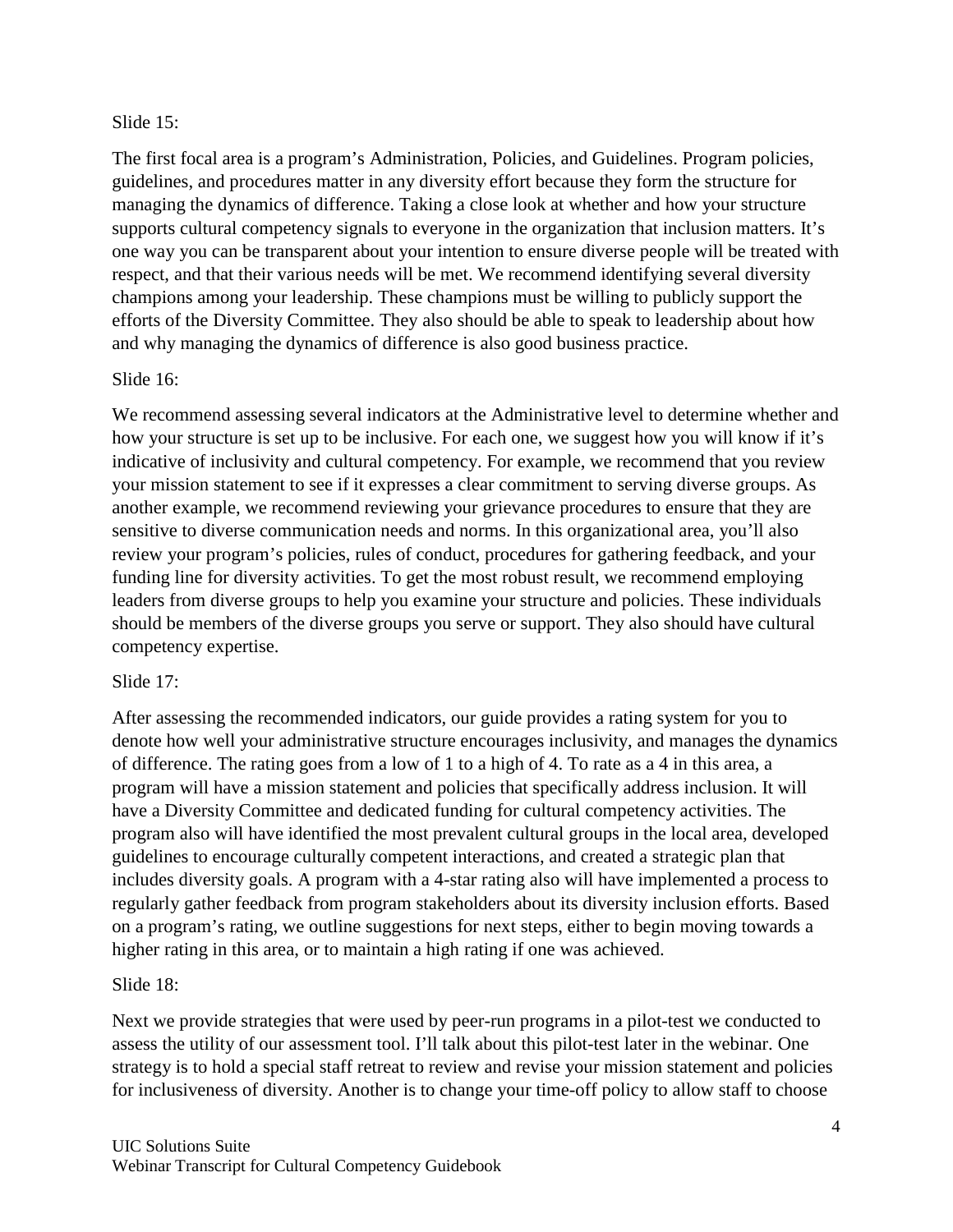the holidays they wish to take off, rather than pre-determining them based on the dominate culture's holidays. Finally, one program included an anonymous survey in their newsletter to gather a wider range of ideas and input about their own cultural competency.

#### Slide 19:

The second organizational area you'll be assessing is your Staffing or Providers. This area includes traditional, peer, and self-help providers, along with your leadership. The fundamental principal in this organizational area is that the people who serve your clients, and their managers, are most effective when they're able to work well with diverse people. This competency is seen largely in how providers communicate with others, and whether they're able to accept differing beliefs and worldviews. This stance is not always easy to achieve, especially if we feel that someone's beliefs challenge our own. Yet, to provide the best services and supports, we must demonstrate a willingness to tolerate how others see the world and their own circumstances. An important take-away message in this area is that we *all* have something to learn about other people's cultures, identities, and worldviews, even if we belong to a traditionallyunderrepresented group.

#### Slide 20:

We recommend several indicators for assessing the cultural competency of your staff, providers, and leadership. For example, we suggest that you determine whether or not staff reflects the most prevalent cultural groups in your local area. As another example, we suggest reviewing whether or not cultural competencies are included in your annual performance rating system. Related to this, we suggest that personnel files document attendance at multicultural trainings for each member of the staff. When assessing this organizational area, we also recommend that you conduct ongoing observations of interactions between staff and clients or peers. This will help you to ensure that staff are using culturally appropriate communication strategies. I'll talk more about communication and language later in this webinar.

### Slide 21:

After assessing the recommended indicators, you'll use the rating system to determine the cultural competency of your providers and leadership. To rate a high of 4 in this area, a program will have procedures for recruiting and retaining diverse staff, will include cultural competency in annual performance reviews, and will offer a coordinated diversity training program. Programs with higher ratings also hold regular meetings across staffing and leadership about promoting cultural competency.

#### Slide 22:

One of the strategies shared by our pilot-test programs was to host an annual Culture Day, when everyone brought in food, books, and movies that represented their cultures or worldviews. Other programs encouraged staff to regularly attend multicultural events in the area, which also turned out to be a great way to build new relationships in untapped communities. Other programs started book or movie clubs to learn more about diversity through fiction, non-fiction, and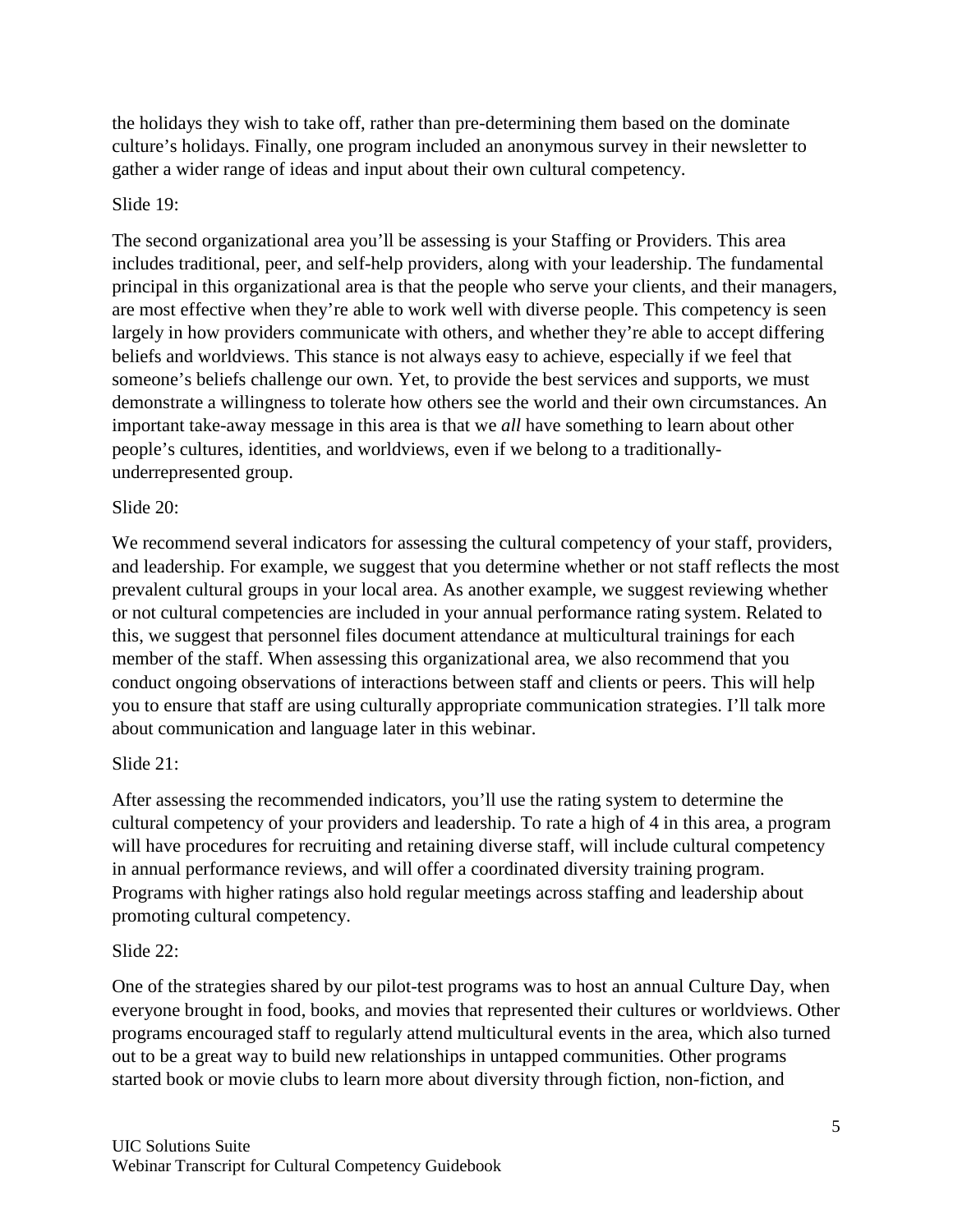documentaries. These are all ways to make learning about diversity more enjoyable and relaxed, rather than as something that feels forced or somehow contentious.

#### Slide 23:

The third organizational area you'll be assessing with our guidebook is comprised of the Services and Supports you're providing. The philosophy driving this part of the assessment is that services and supports are enhanced by tailoring them to recipients' personal characteristics, worldviews, traditions, and customs. There is a body of evidence to suggest that people engage better in services that reflect their cultures and beliefs. It's also been shown that people benefit when their desire to use indigenous healing practices -- such as acupuncture, herbal remedies, or yoga – as part of their health or mental health treatment is respected. In other cultures, it's important to include family members in services and supports, as is comfortable for the recipient.

#### Slide 24:

Within this area, it's important to remember that there are vast cultural differences in how people define and respond to mental health and substance use disorders. In some cultures, emotional distress is not viewed as an illness or a chemical imbalance, but as a spiritual crisis. In others, certain types of experiences, such as mania, are viewed more positively as a sign of a person's ability to communicate with divine spirits. Sometimes, people from the same culture view mental health very differently, depending on how much they've come to accept Westernized views, values, and ideas. This process of acceptance is called "acculturation" and it should be carefully considered by programs that serve people who have immigrated to the United States.

#### Slide 25:

We recommend assessing several indicators to assess the cultural competency of your services and supports. As one example, we recommend reviewing the degree to which your services and supports incorporate diverse beliefs about mental health. As another example, we recommend determining the number of partnerships you have with diverse organizations within your community. We also recommend that you assess whether your membership and staffing reflect the prevalent cultural groups in your community. After reviewing your services and supports, you'll once again rate whether or not your program is meeting these indicators.

### Slide 26:

To improve in this area, one of our pilot-test programs started an art class for peers and providers. The class served the dual purpose of showcasing art from across cultures, and offering time for people to create personal art depicting their traditions and heritage. Another program began offering a group on grief and loss, after it started ongoing discussions about diversity in its program. It became clear that many people had unresolved trauma from feeling as though they had to give up their heritage to fit into American society, while others felt rejected by their cultural groups due to their mental health struggles. For some, anger, grief, and trauma will need to be resolved before cultural celebrations can begin. Another program that was offering free toiletries, hair care, and cosmetic kits to its membership, broadened the selection to include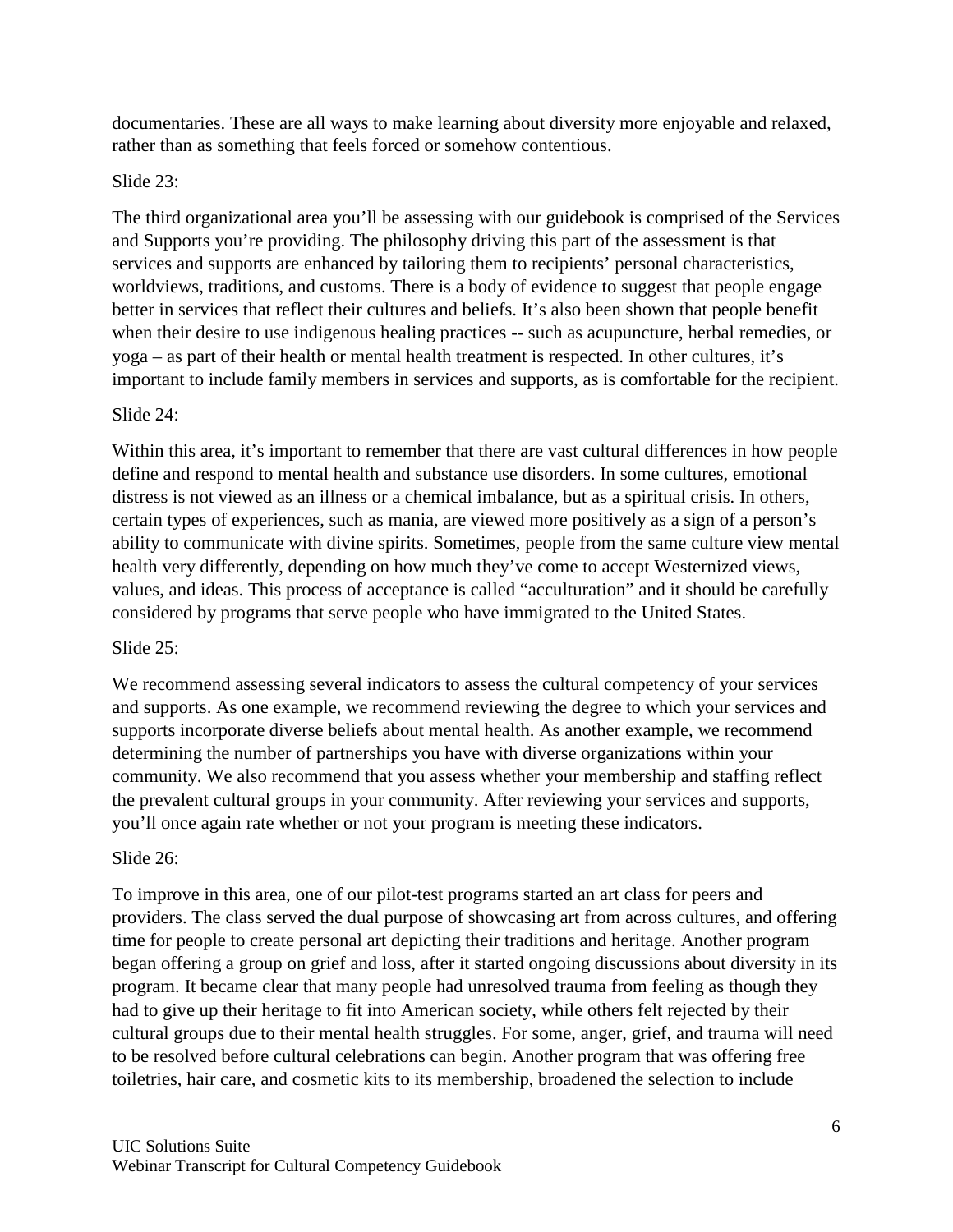products used by people from various cultures. There are many unique ways to be culturally competent and to help people feel welcome and represented in your program.

## Slide 27:

The fourth organizational area you'll be assessing is your Program's or Group's Physical Environment. This area refers to whether or not acceptance of diversity is communicated by your program's physical space. Employees and clients or peers will feel more welcome when they see people who look like them in the posters, paintings, or other artwork in your public spaces. Similarly, reading materials and brochures with pictures of diverse people, and in the main languages of your community, convey such acceptance. Playing world music and offering refreshments from various cultures at your celebrations also help people feel more at home. Accessibility of your building to people with physical disabilities also communicates acceptance of all people who need your services. To improve your rating in this area, we suggest stepping back and thinking about how your program feels to diverse people walking in the door for the first time. Do they see indications right away that they're welcome and can get culturally competent help?

## Slide 28:

To improve their physical environment, one of our pilot programs designated a large blank wall for staff and members to hang pictures of multicultural people, women, LGBTQ+ individuals, older and younger people, those with physical disabilities, and famous people with mental health conditions from diverse cultures. In this way, everyone in the program contributed to creating a large collage reflecting their commitment to diversity. Another program that couldn't afford new artwork asked its staff and members to loan them multicultural posters or paintings that were then hung in public spaces on a rotating basis. Finally, another program that was located in a community representing many different cultures hung a map of the world in the lobby. They invited their staff, members, and visitors to pin their countries of origin. This map reflected the fact that America is home to people from all corners of the world.

### Slide 29:

The final organizational area you'll be assessing is comprised of Communication and Language Capacities. One key indicator is employing staff who speak the prevalent languages used in your surrounding communities. Competency in this area also means that your staff can match their verbal and nonverbal cues to the cultural norms of their clients and colleagues. A major dynamic of difference in this area is understanding the historic distrust that arises when people from dominate cultures appear unaware of how others can be marginalized by language. This can be a contentious issue, with some believing that our society has become overly-sensitive about certain forms of speech or terminology. Yet, we know that words can hurt and words can marginalize, and being aware of this is an important part of cultural competency. Another indicator in this area is awareness that many people who use public services have trouble reading or writing in their native languages. This means that translating materials alone may not be enough, and that people may need other kinds of communication support. Finally, competency in this area also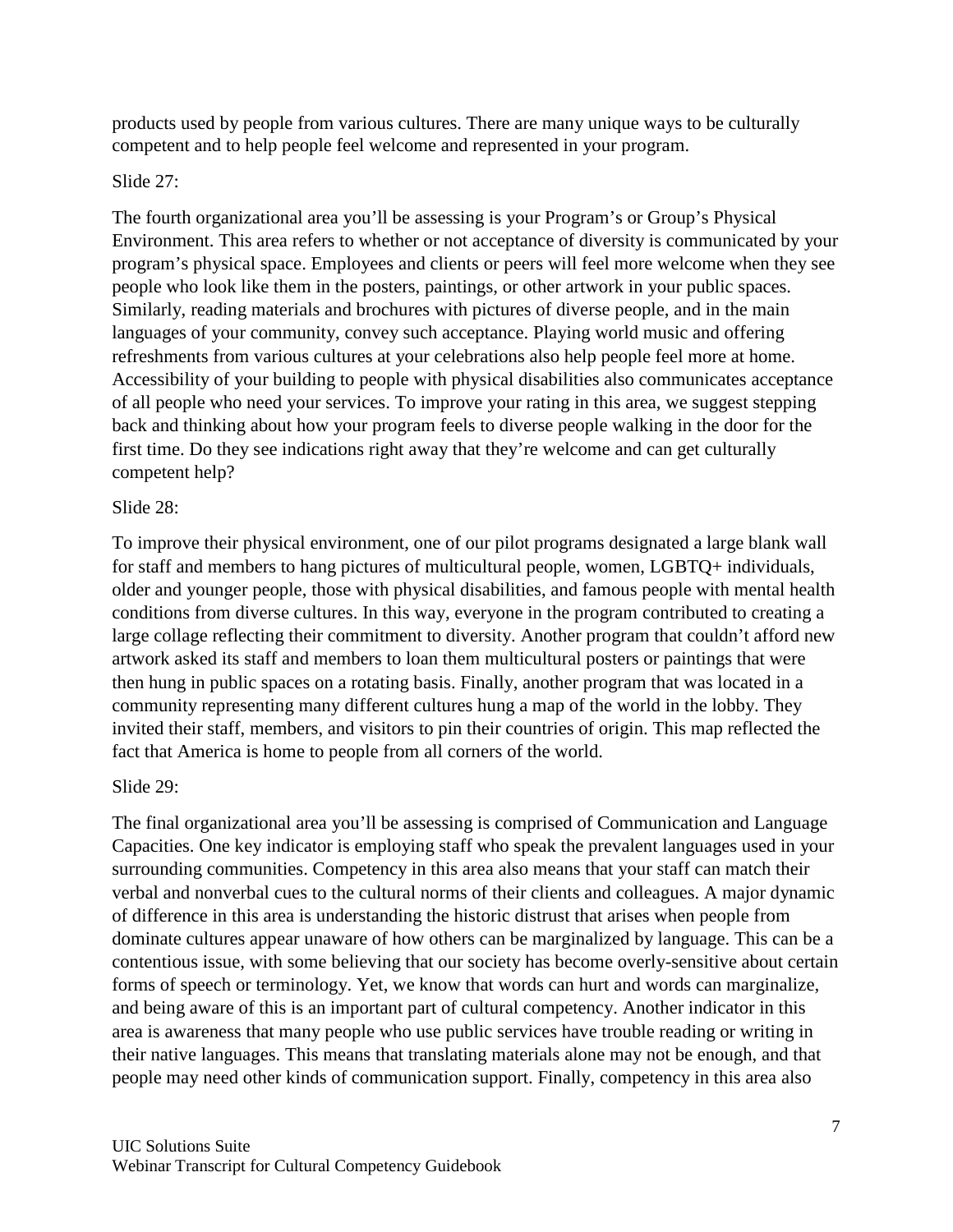involves accommodating people with communication disabilities who wish to join your program, as well as those who are blind or visually impaired, or deaf or hearing impaired.

## Slide 30:

Programs that receive the highest rating in this area employ staff who understand cultural norms for communication. Programs with a 4-star rating also employ staff who speak different languages, and they've translated key materials, voicemail greetings, and web site information into the languages of their most prevalent cultural groups. They also are sensitive to inclusive language, including for those who are gender non-conforming, transgender, lesbian, gay or bisexual.

## Slide 31:

To improve their language capacity, one of our pilot programs reached out to diverse community leaders to invite peers to offer a support group at the agency in their preferred language. This was one way to bridge the language gap represented on their staff, as they sought to find more bilingual providers. Another program worked with a local church and a synagogue to find peers to offer support groups there, helping to embed peer support into the community. Finally, another of the programs partnered with a local disability advocacy organization to offer hot and warm lines to people in mental health recovery who also were deaf or hearing impaired.

## Slide 32:

With ratings in all five organizational areas complete, you're ready to report the results back to leadership and the larger program. We recommend that programs take time to digest and discuss their results before making an action plan. Some questions that will guide your discussions include the following.

What are things we can be most proud of? What will be most challenging for us to address? In what areas can we apply current resources to make the biggest improvements?

We've found that discussing these kinds of questions with leadership, providers, and clients or peers provides useful information to jump-start action planning. It's a way to find common ground for something that everyone wants to work on for the most immediate impact.

# Slide 33:

If your program is feeling overwhelmed, it's helpful to remember that this is not uncommon. Our guide provides a list of nearly universal challenges in developing cultural competency, such as feeling that there isn't enough time or money, or losing momentum over time.

# Slide 34:

You'll also find a template in our guidebook for developing a Diversity Action Plan. The Plan includes space for the focus area being addressed, the action steps to be taken, who will be responsible for implementing the action steps, and target dates for completion. We also provide a sample Diversity Survey that can be administered to your staff and clients or peers to assess how